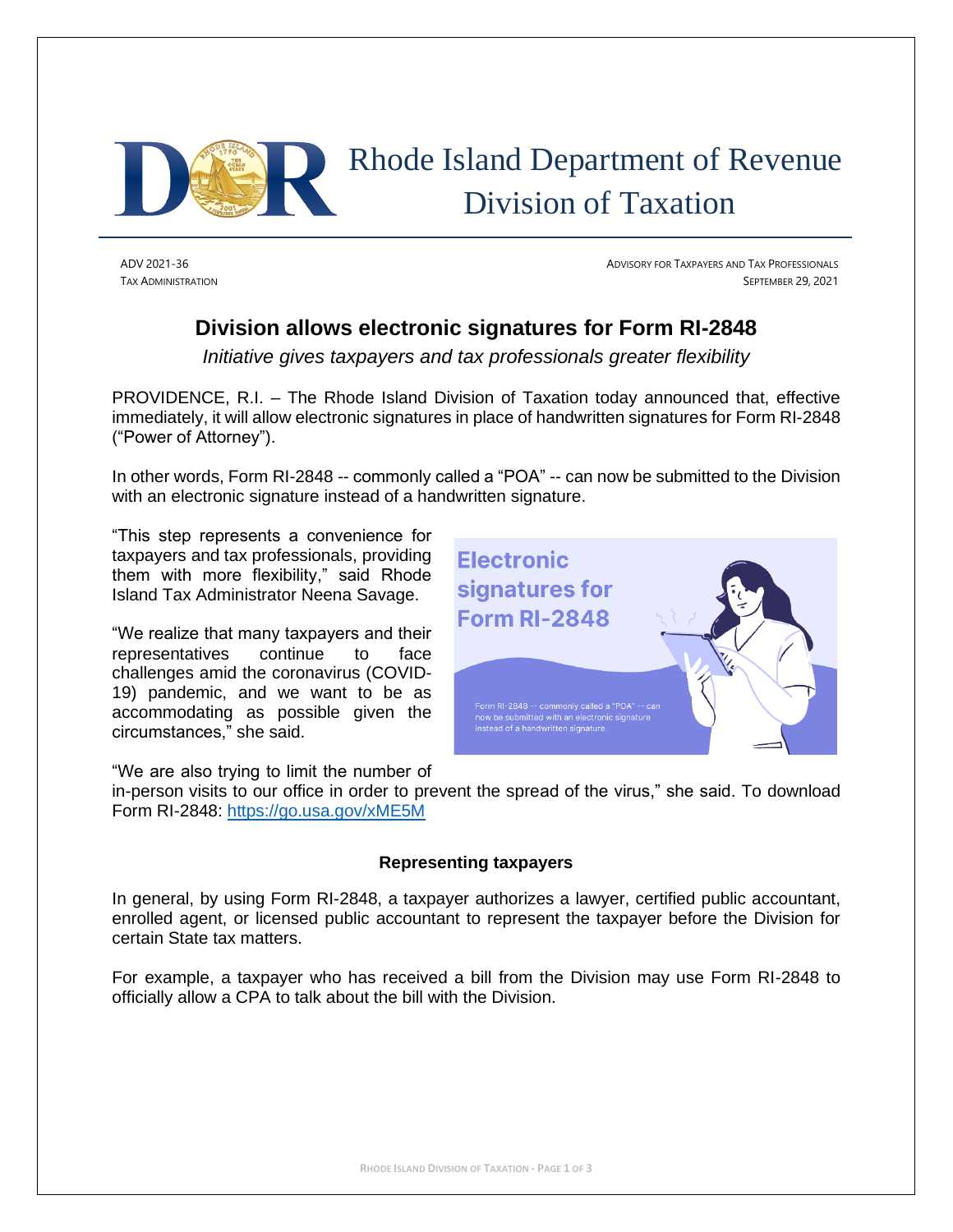|                           | Social security or federal identification number |
|---------------------------|--------------------------------------------------|
| City, town or post office | ZIP code<br>State                                |
|                           | 14103999990101                                   |

Normally, the Division requires the submission of Form RI-2848 (see screenshot above) with original, handwritten signatures.<sup>1</sup> However, because of the pandemic, the Division has changed its standard practice as a convenience for taxpayers and their representatives.

The latest version of Form RI-2848 is available on the Division's website. See the link below.

| l Form i     | Title                     | l ink                    |
|--------------|---------------------------|--------------------------|
| Form RI-2848 | "Power of Attorney" (POA) | https://go.usa.gov/xME5M |

The link above is to a form that contains a built-in option for electronic signatures. Just download the form, open it, and follow the instructions.<sup>2</sup>

Rather than use the form's built-in e-signature feature, taxpayers may elect instead to use certain other electronic signature options. Alternatively, taxpayers may use what is sometimes referred to as a "facsimile signature". (In general, a facsimile signature means a signature that is copied or scanned from a document that bears an authorized original signature.)

In general, an electronic signature is a way to get approval on electronic documents. Acceptable electronic signature methods include:

- A typed name that is typed on a signature block;
- A scanned or digitized image of a handwritten signature that is attached to an electronic record;
- A handwritten signature input onto an electronic signature pad;
- **•** A handwritten signature, mark, or command input on a display screen with a stylus device; or
- A signature created by a third-party software.

<sup>&</sup>lt;sup>1</sup> A handwritten signature is sometimes referred to as a "wet" signature. The Division has long allowed the use of electronic signatures for electronically filed personal income tax returns.

<sup>&</sup>lt;sup>2</sup> In some cases, certain computer software programs may be needed to take full advantage of the built-in option.